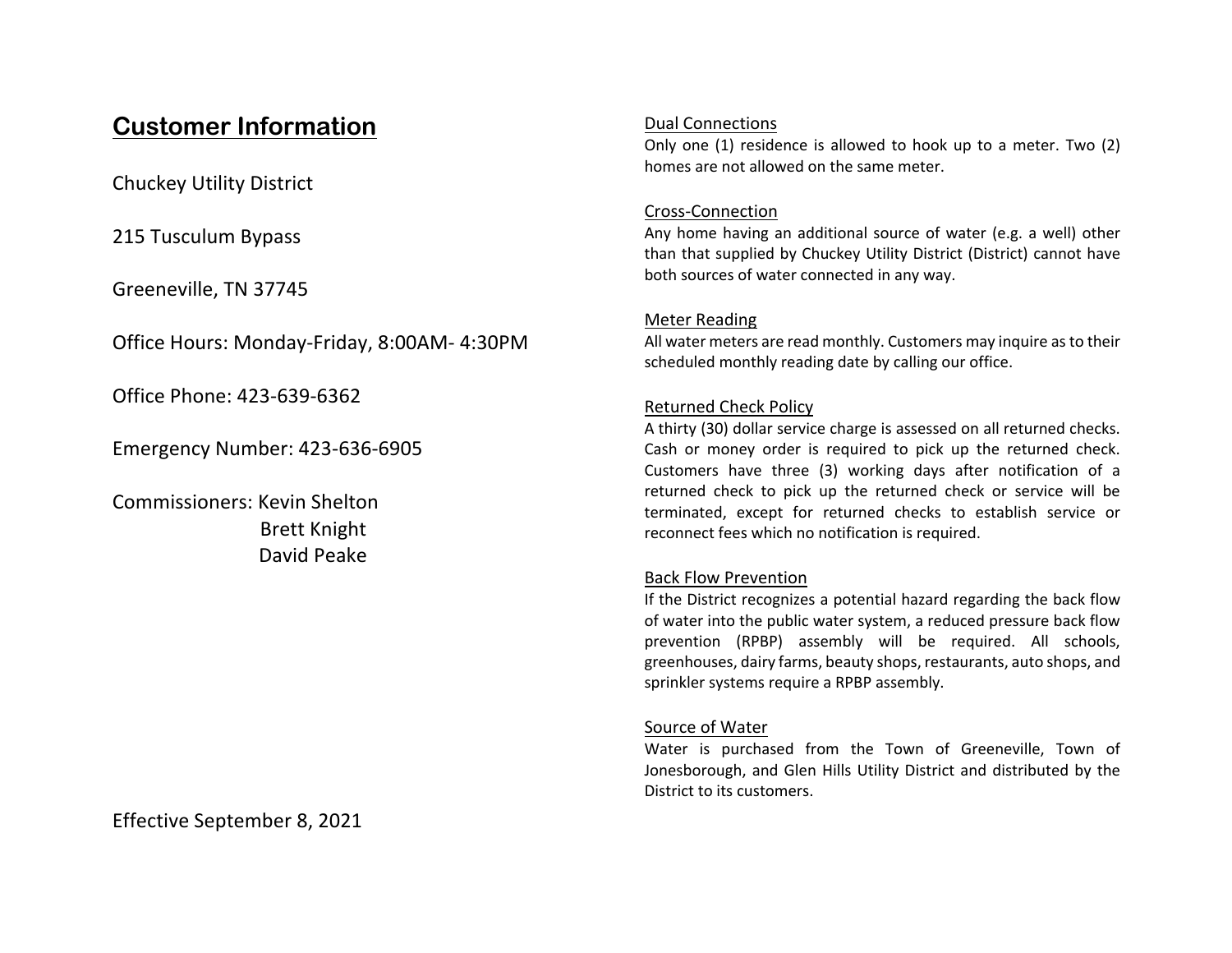#### Water Pressure

The District is required to maintain a minimum of 20 PSI at each meter. Customers requiring more pressure than provided by the District may choose to install a pump at their own expense. Some locations may require pressure reducers to be installed at the customer's expense.

## Commissioners Meeting

The District's Commissioners meet the 2<sup>nd</sup> Wednesday of each month at 8:30 AM in the conference room of our business office.

## Water Rates Currently Effective

| Minimum Bill                                                      |                   |  |
|-------------------------------------------------------------------|-------------------|--|
| <b>Residential-</b>                                               |                   |  |
| First 1,000 gallons                                               | $$21.70$ plus tax |  |
| Additional gallons per 1,000                                      | \$6.24 plus tax   |  |
| Commercial-                                                       |                   |  |
| First 1,000 gallons                                               | $$65.10$ plus tax |  |
| Additional gallons per 1,000                                      | $$6.24$ plus tax  |  |
| All active accounts with a water meter installed will be billed a |                   |  |

minimum monthly water bill even if there is no water usage.

## Effective JULY 1, 2022 water rates will be going up. The new rates will be as follows.

#### **Residential-**

| First 1,000 gallons          | $$24.00$ plus tax |
|------------------------------|-------------------|
| Additional gallons per 1,000 | \$6.95 plus tax   |
| Commercial-                  |                   |
| First 1,000 gallons          | \$70.00 plus tax  |
| Additional gallons per 1,000 | \$6.95 plus tax   |

## Methods of Payment

Payment by check, cash, or money order must be received at the office, by mail, in the night deposit, or at Heritage Community Bank.

Payments may be made online by going to chuckeyutilitydistrict.com. Payments can also be made by phone by calling 866-917-7368. Bank drafts are also available upon completion of application at our office. **Debit and credit cards are accepted in the office. We do not accept American Express.**

## Late Payments

Late fees are posted the day following the due date at 8:00 AM on all payments that have not been received by the office. If the due date falls on a day the office is closed, payments received by close of business (4:30 PM) the next working day are considered on-time. Late fees are calculated at the rate of 10% of the current month's bill. **ALL BILLS ARE DUE ON THE 20TH OF EACH MONTH..**

## Discontinuation of Water Service

All accounts not paid within five (5) days after the due date are subject to discontinuation of service. A \$40 re-connection fee, if before 4:00 PM, must be paid before service is restored. If after 4:00 PM, a \$55 re-connection fee is required prior to re-connection. Customers may come into the office to set up payment arrangements prior to the due date to prevent discontinuation of service. If the agreed upon payment arrangement is not followed, service will be discontinued with no further notice and all above referenced reconnection fees apply. All customer requests for disconnections of service should be made in person. The District will accept telephone and/or email requests for discontinuance if caller can give adequate identification. **If services are disconnected due to non-payment, payment CANNOT be made online.**

## High Bills

If large bills are caused by leaks on the customer's side of the meter, the meter may be turned off by field personnel to prevent further charges. Bills may be adjusted one time per year for such leaks. Please contact the office for details regarding leak adjustments. All